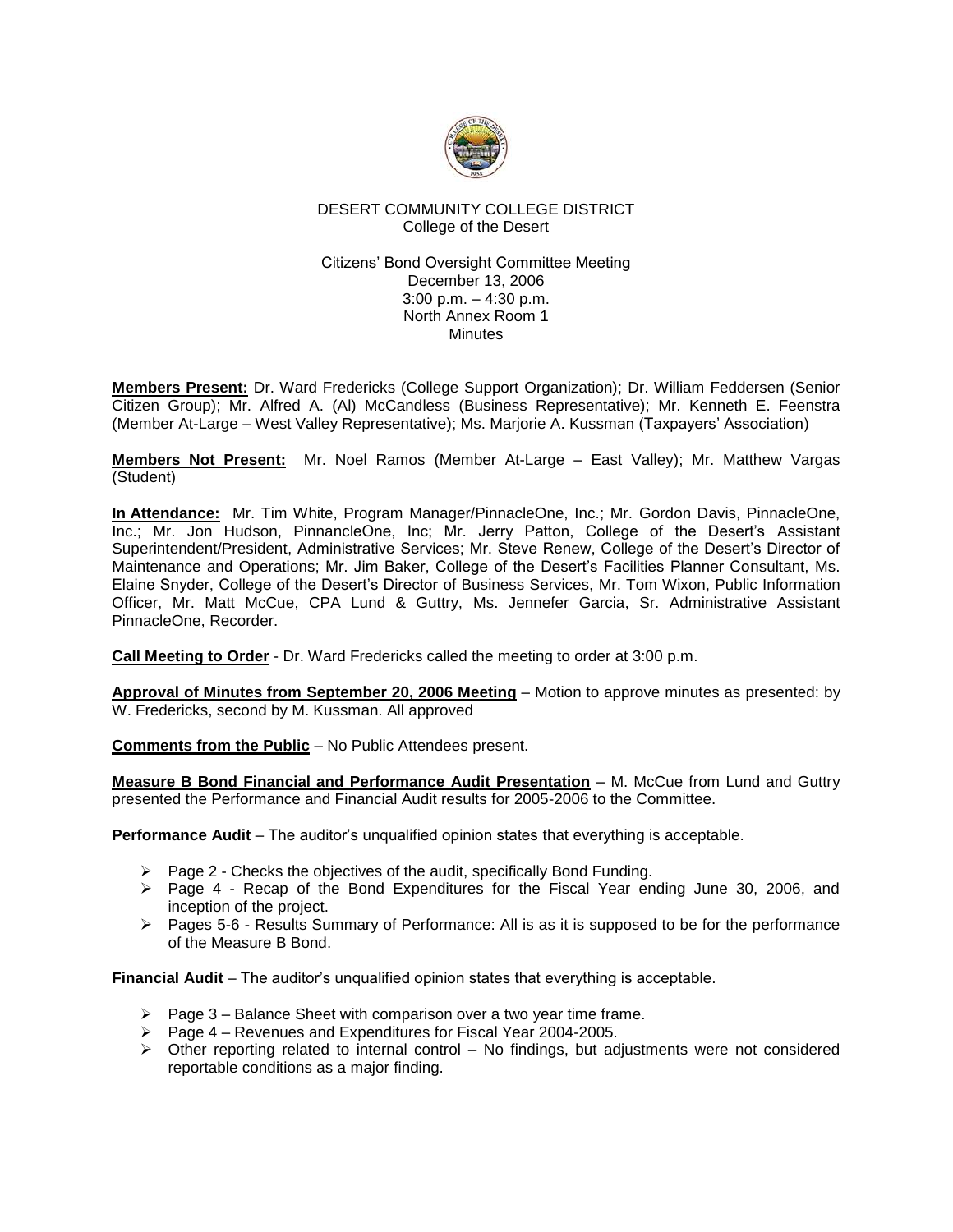2006 has a large negative figure. Excess of expenses over revenues will continue until the next series is issued; this is to be expected as the bond funds are meant to be spent and the interest earned will always be a very small amount when compared to expenditures. The original Bond Series A release was \$65 million; and, as of June 2006, there was still \$63 million to be expended. \$15 million in Bond Funds has been spent, with \$4 million in earned income. This is a positive note for the Bond Fund. The Accounting Policies and Procedures will give more detail to this.

W. Fredericks inquired regarding the requirement to spend the Series A funds in a determined period of time. J. Patton indicated that the Internal Revenue Service (IRS) states that the initial funding needs to be spent within 36 months of the original funding date to avoid arbitrage; however, with the extenuating conditions, there will not be a penalty if the remaining \$65 million is not spent by 2008. J. Patton is talking to the Bond Counsel regarding the issuance of Series B funds as the Series A funds will run out next Fall, and Series B funds will be available for future spending toward the engaged contractors during construction. Interest funds are under the same restrictions as the issued Bond funds as they are commingled with the original Series A funds.

A. McCandless inquired about the actual audit procedure with regard to the signature on the audit report, the composition of the development of the actual audit, and the process that Lund and Guttry uses when staff assignments change on this project. M. McCue responded that the assigned person has all work products to back up the figures, which would allow any CPA to review and determine findings during the audit. Any predecessor could go behind the current staff to pick up the audit at any time. This is a typical industry practice. The actual firm signature represents the accuracy of the audit.

J. Patton encouraged the members to review the audit and be inquisitive as to its content and indicator of bond expenditures. Next year will have more construction with numerous documents to examine and also the annual report which will tie back to the project.

W. Fredericks posed the following question to M. McCue; "Are you aware of any Bond funds that have been spent or committed for any project or purpose not covered or included in the language of the bond issue approved by the voters?" M. McCue responded: "No, I am not."

**Phase I Projects Update** - An End of Year 2006 PowerPoint presentation was presented to the committee. T. White reviewed the items listed below:

- 1. Measure B Citizens' Objectives
	- a. New Construction
	- b. Building Repurposing
	- c. Additional Campuses
- 2. Series A August 2004
	- a. Infrastructure and Central Plant
	- b. Building Classroom Renovation
	- c. Temporary Classrooms and Office Space
	- d. Parking Lot Design and Construction
	- e. Site Development Palm Desert Campus
	- f. New Building Construction
	- g. Planning and Design East Valley Campus Phase I
	- h. Voice Over IP Communication Complete
	- i. Contingency/Reserve
	- j. Project Performance Measures
- 3. Current Program Status These projects are campus wide/global issues.
	- a. Quickstart Projects These projects represent a small scale within the whole Measure B Bond projects but there is a need for immediate attention due to maintenance problems and/or health safety issues and/or property damage.
		- i. Athletics/Scoreboard/Title 9 Complete & Ongoing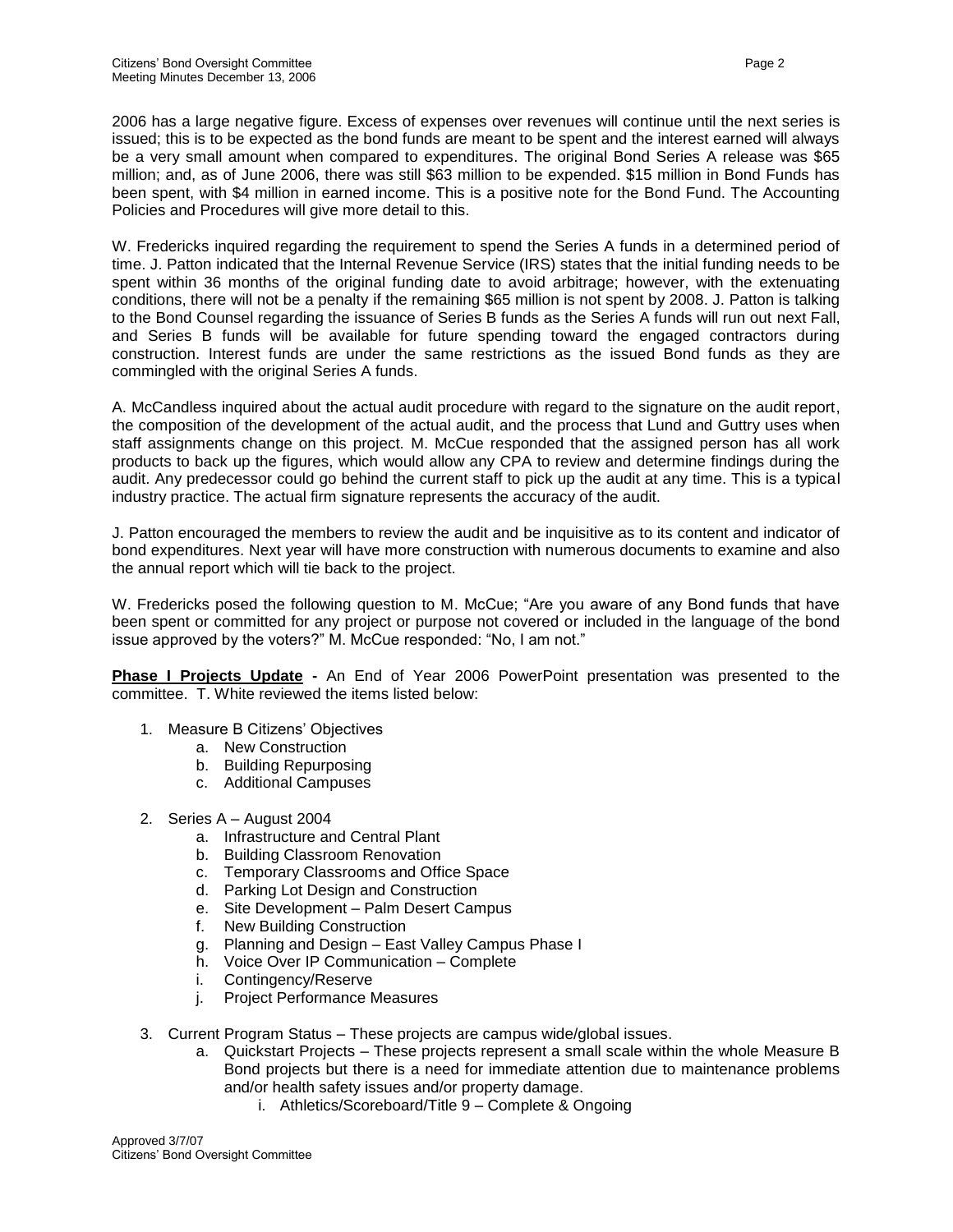- ii. Liberal Arts/Culinary Kitchen Complete
- iii. Stadium Locker Room Seismic Evaluation Complete
- iv. Diesel Mechanic Building The repairs to the roof are complete.
- v. Sidewalk Repairs Complete
- vi. Carol Meier Hall Complete
- vii. Gymnasium, Separation Wall (Revised Scope) Stage Area and Court Area; interfering with education (cannot conduct classes) – Winter 2006
- viii. Soccer Field Upgrades Relocated the soccer field to the northwest area of the campus – Complete
- ix. Softball Field (within scope) Will build a new softball field.
- x. Resurfacing Parking Lot at Velma Dawson Complete

Question was raised regarding the reporting of the projects: How is the committee able to establish original projects from newly added projects in this category? The original report was tied to the Bond language matrix already issued. More detail can be provided with coding to validate the correlation to the bond language. Also, the Committee will be informed on a quarterly basis of the newest Quickstart (Health and Life Safety Issue Projects) projects commencing.

- 4. Continuing Program Elements (Milestones & Projections)
	- a. Infrastructure Planning Completed
	- b. ADA Assessment Completed
	- c. CEQA EIR Documentation Completed
	- d. Seismic Evaluation of existing Structures Completed
	- e. Development of Future Campuses EVC Land Nearing Final Terms
- 5. Small Projects
	- a. Monterey Avenue Improvements Monterey Avenue Landscape Improvement project was a small portion of the overall Landscape Master Plan, and this project commenced to satisfy the Safety and Security issue on Monterey Avenue. This project is completed.
	- b. Nursing Grant Modular The North Annex modulars were completed. The North Annex was paid for from a Nursing Grant and not Bond Funds.
	- c. South Annex –The South Annex modulars were completed. South Annex is being utilized as Swing Space and utilized on an interim basis for repurposing and remodeling of existing buildings. The first group to occupy this space is the Business Building, which is going into Phase I of the renovation.
	- d. Scene Shop Spring 2007/Construction. The Scene Shop , which is a pre-engineered metal building, is not funded as a bond project, but being financed through the Foundation; and, built to take care of the academic program which will relocate from its' current location. College of the Desert received donor funding for the Scene Shop construction. Ultimately, the Scene Shop relocates into the Multi Use Arts Building. Then Maintenance and Operations will take ownership of the building. This allows College of the Desert to meet the Code requirements. Construction and Cost of the building comes from the Foundation funding. The Architecture and Program Management come from the Bond funds, which is covered under the Bond language.
- 6. New Buildings (Major Projects)
	- a. Nursing Complex Division of the State Architect (DSA) Plan Review.
	- b. Public Safety Academy (Phase 1) DSA Plan Review.
	- c. Alumni Center (small project) DSA Plan Review. An element was added for Public Restrooms, which are utilized by the Alumni Foundation Street Fair. The Alumni Association is reimbursing the Bond for this project. Street Fair Restrooms are funded by Redevelopment Funds.

Three New Construction Buildings are submitted to Department of State Architecture (DSA) for approval with expected time remaining for approval of up to four (4) additional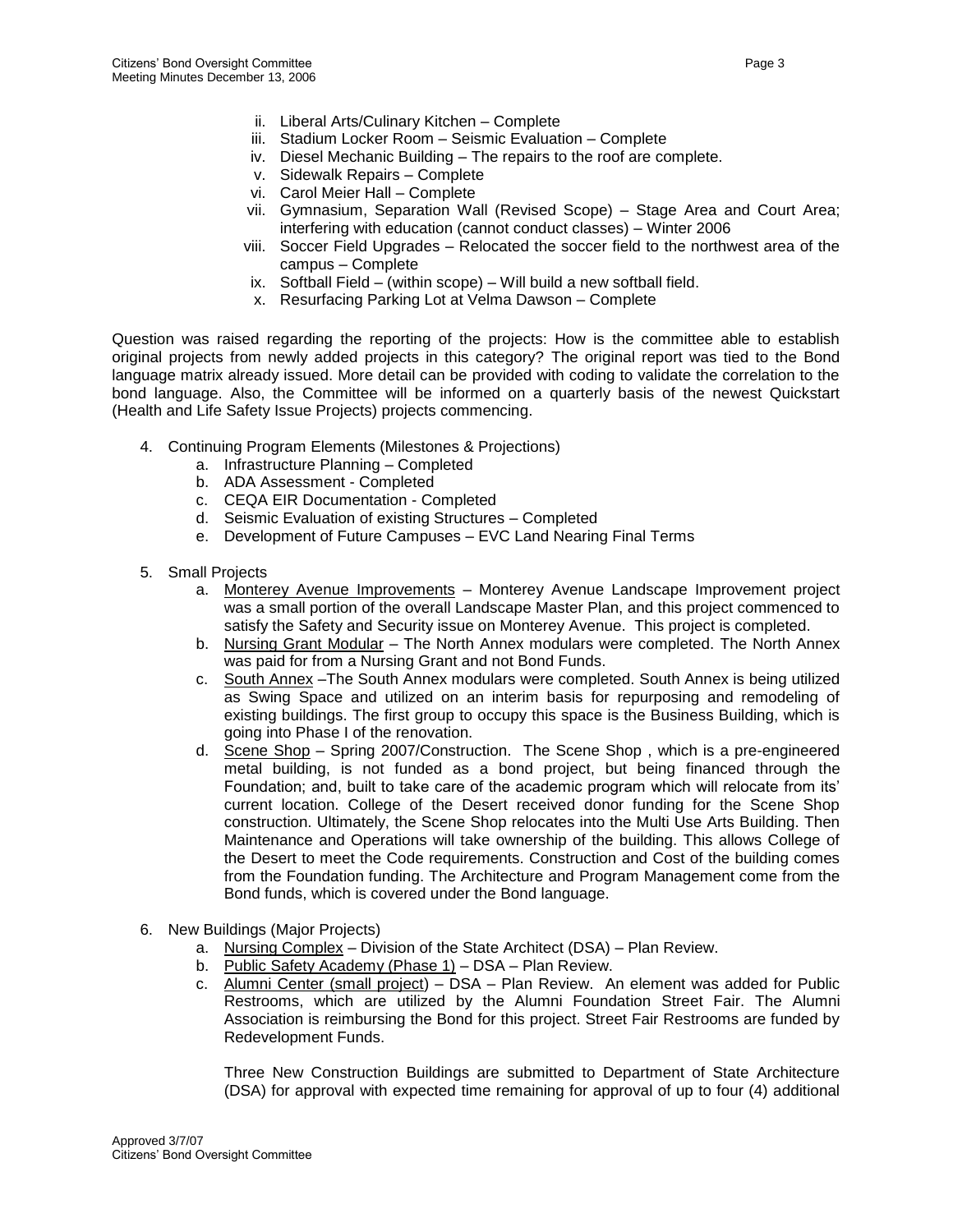months; Nursing Building, Public Safety Academy, Alumni Center. No delays are anticipated with the approval process.

- d. Student Services Center (formerly named Campus Center and Learning Commons) Design Development is 75% complete. Building name has changed to Student Services Center from Campus Center. This project is moving slowly. This is a complex building with multiple programs. Building construction should start the  $4<sup>th</sup>$  quarter next year.
- e. Classroom Building (formerly Multi-Purpose Classroom and Classroom IT Building) -Schematics is 85% complete.

There are two (2) other major new buildings close to submission to DSA: Student Services Center and Classroom Building. The Classroom Building has completed Schematic Design with a changed purpose referencing the Education Master Plan and enrollment.

f. Central Plant – DSA-Submittal (12/20/06). Central Plant will be submitted to DSA at the end of December, and is currently under review for cost effectiveness. S. Renew explained the energy efficiency of the Central Plant with regard to peak and off peak power usage. Cost effectiveness develops when utilizing an ice bank, located directly underneath the Art Sculpture Area which would allow off loading of the cost to run the chiller at off peak hours.

The committee asked for the square footage of each building to be included in each report. The figures will be emailed to the Committee before the next meeting in March.

All buildings are going through the LEEDS Certification process (Solar panels on top of each building). Sustainability will be in compliance with the Green Movement. There is a long tern return on the money spent. The City of Palm Desert has a goal to reduce energy usage by 30%, and the Governor has determined that energy usage will be reduced. College of the Desert is utilizing Redevelopment Funds to obtain LEEDS Certification.

- 7. Continuing Program Elements (Milestones and Projections)
	- a. Campus Wide Utilities and Services
		- i. Milestone Master Infrastructure Plan completed
		- ii. Projection Final Design Completed 11/29/06 In DSA Review
	- b. ADA Assessment correcting all ADA deficiencies throughout the campus
		- i. Milestone
			- 1. Submittal of Initial Report completed
			- 2. Review by College including DSCS completed
			- 3. Revise and Finalize completed
	- c. Environmental
		- i. Milestone
			- 1. EIR Report
				- a. Complete Study and Initial Draft Completed
				- b. Review and Finalize Draft Completed
		- ii. Projection
			- 1. EIR Filed complete
		- iii. Milestone
			- 1. Seismic Surveys complete (included with all new buildings)
	- d. Master Planning
		- i. Milestone
			- 1. Campus Standards Handbook complete
			- 2. Landscape Master Plan complete
- 8. New Building Design Teams
	- a. Nursing Complex HMC Architects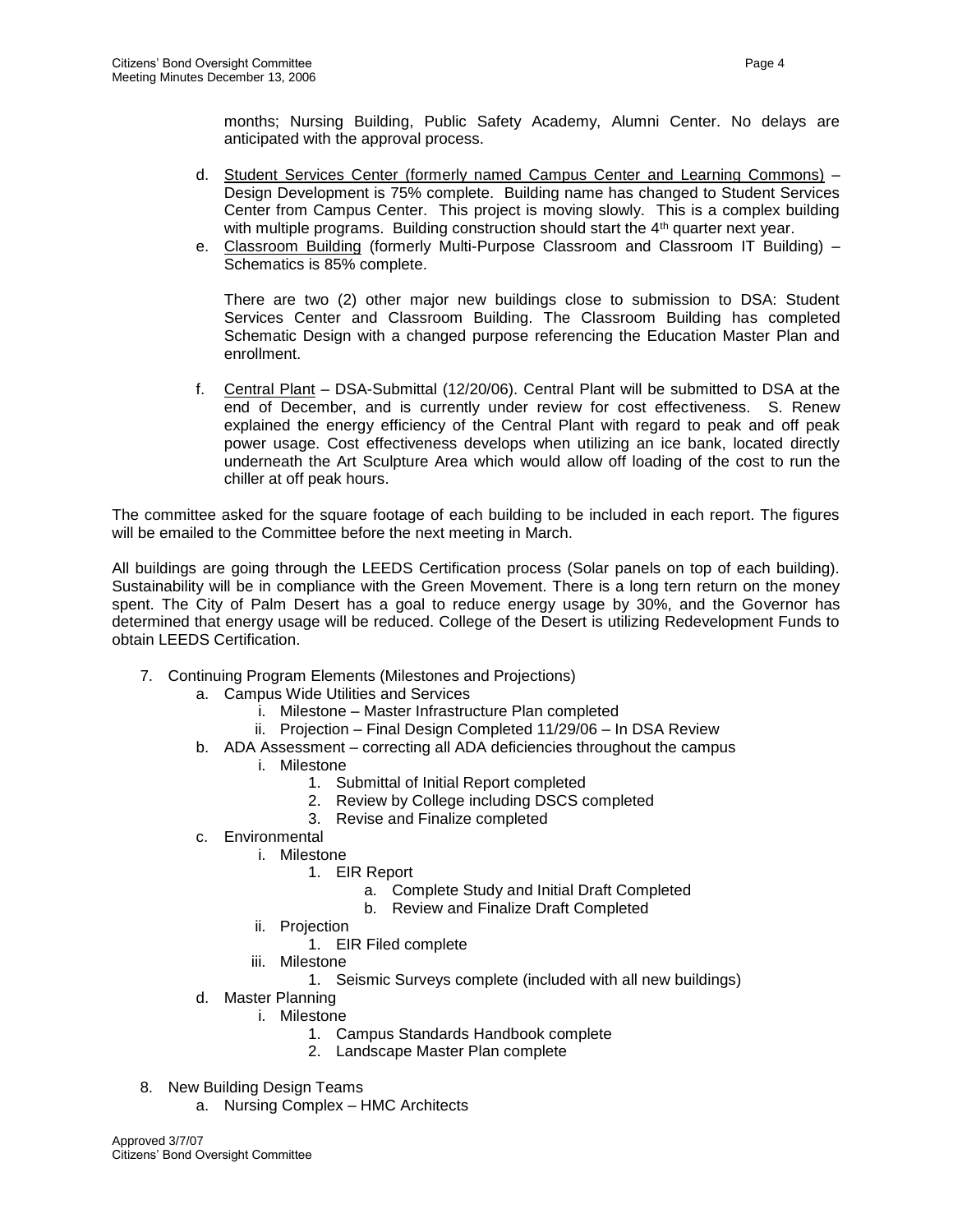- i. Current preliminary cost estimate: \$7,290,337
- b. Student Services Center WWCOT Architects
	- i. Current preliminary cost estimate: \$18,044,857
- c. Public Safety Academy (Phase 1) HMC Architects
- i. Current preliminary cost estimate: \$20,143,759 d. Classroom Building – Steinberg Architects
- i. Current preliminary cost estimate: \$16,408,756
- e. Alumni Center Holt Architects
	- i. Current preliminary cost estimate: \$2,469,285
- f. New Gymnasium/Fitness Center To be determined
	- i. Current preliminary cost estimate: \$18,754,702.
- 9. Development of Future Campuses
	- a. East Valley Campus donated land is located on Avenue 62 and Buchanan.
		- i. Letter of Intent to accept donated land completed 11/16/05
		- ii. Due Diligence review of property completed by 10/01/06
		- iii. Selection of Master Planners completed 3/8/06
			- 1. HMC Architects
		- iv. Interim Housing completed by TBD
		- v. Deed Land Transfer
			- 1. Target date is 1/1/07

The college received a donation of 100 acres of land and infrastructure for a new East Valley Campus. The site is located in Thermal at Avenue 62 and Buchanan. There is 2000 acres that will be developed surrounding the East Valley Center as well. The developers are developing a master plan community in conjunction with Riverside County. The College due diligence has been approved by CPEC (California Postsecondary Education Commission and by the Chancellor's Office. The developer has not done his due diligence and the plan is not approved by the Riverside County yet. The construction is postponed until fall of 2008. The infrastructure is delayed too. The issue now is how much does the College want to invest in infrastructure right now? The college may incur the costs for the infrastructure and then get reimbursed from developer.

b. West Valley Campus – College of the Desert received two proposals for donated land in Palm Springs and in Desert Hot Springs. No final decision has been made and probably will not be made until January or February of next year.

**Phase I Bond Project Financial Report** – T. White summarized the financial spreadsheet to the Committee with the following comments;

- $\triangleright$  The percentage of soft costs of Series A funds compared to the budget for most colleges runs at 25%, but College of the Desert runs at 13%, which means we are trying our best to keep this as low as possible. We want to stay within the 20-25% for the state average.
- $\triangleright$  A. McCandless requested that the financial spreadsheet be enlarged in order to be able to clearly read the report. J. Patton suggested that there be a change to the colors on the headings, and print it on an 11" X 17" size paper. It needs to be mailed out prior to the quarterly meetings. Additionally, the financial slide will no longer be required in the PowerPoint presentation.
- ➢ The Committee will receive mailed and emailed versions of the Financial Spreadsheet prior to each meeting.
- $\triangleright$  W. Fredericks asked if there were any discrepancies to the latest financials. T. White replied that with many start-up costs in the beginning of the projects, those costs are being spread out over the entire project. Some costs will be shown before any construction work is actually begun. W.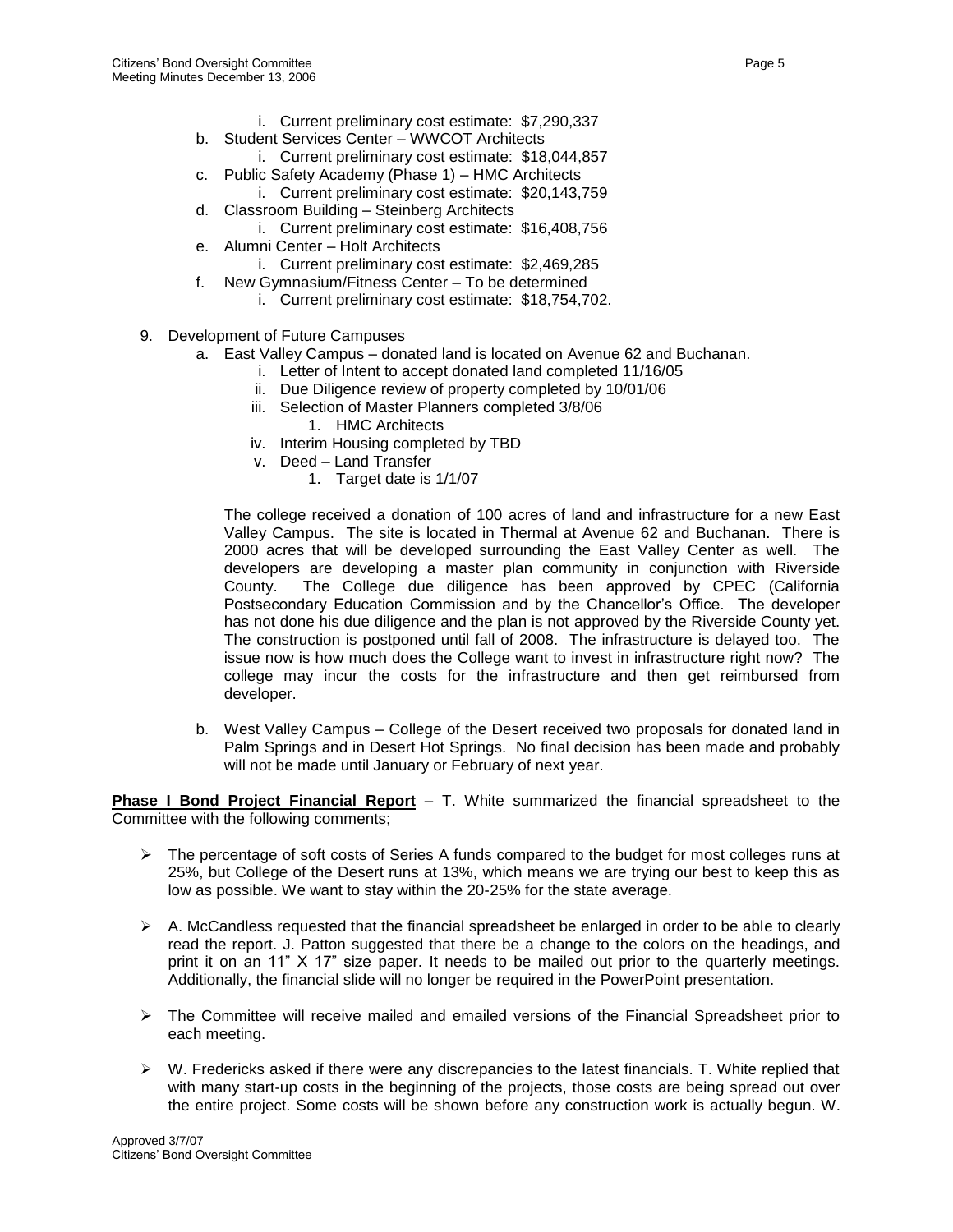Fredericks inquired as to what we (College of the Desert, Taxpayers) are getting for the money already being spent. T. White responded that there is much planning occurring now that benefits all projects, thus costs are allocated to projects on a pro-rata proportion of cost. J. Patton stated that cost accounting was driving allocation methodology, but we continue to further define and refine all "indirect" costs.

- $\triangleright$  A question was asked; how do we account for the dollar-for-dollar spent? J. Hudson replied that to determine indirect costs, a formula of 25% of the budget is applied leaving the remaining 75% on the project. Initial upfront costs as a percentage do appear higher that they actually are when the money is actually spent on the project. This shows a relatively high amount when there is no construction taking place, but upon commencement of construction, costs dramatically shift at a quick pace. Soft costs are 48% to date, but as the project builds out the soft costs will drop back.
- $\triangleright$  S. Renew, J. Baker, and T. White see no additional clarification required for this current financial report; however, further detailed financial reports are forthcoming for each of the Five (5) new buildings.
- $\triangleright$  A. McCandless commented on the funding for the Scene Shop as being an option that we could have had on other projects but we did not use it, how did College of the Desert arrive at that conclusion to allocate funds of this nature for that project? J. Patton responded that these were restricted funds as defined by the donor to be spent on performing arts.

W. Fredericks posed the following question to T. White; "Are you aware of any Bond funds that have been spent or committed for any project or purpose not covered or included in the language of the bond issue approved by the voters?" T. White responded: "No."

## **2005-2006 Annual Report Review**

J. Patton presented the official 2005-2006 Annual Report to the Committee for review and comment. Before publication, the committee was shown the draft of the report and Chair Fredericks assisted with proofing. The report will be distributed via U.S. Mail to City of Palm Desert, Rotary Clubs, and other charitable organizations. The Board of Trustees has reviewed and approved this Report. The Desert Sun is also in receipt of the report.

College of the Desert finances the Report with their own funds. In addition, the Audits are performed as well at the College of the Desert's expense.

The Committee noticed one error: The College of the Desert Logo and information in not included on the front cover of the Report. But the Committee likes the mailer size, design, and reality of the product.

#### **Business and Member-At-Large, East Valley Representation**

J. Patton requested this item be tabled until the next meeting of March 7, 2007.

## **Future Meetings & Agenda Items**

**Future Meeting Dates:** March 7, 2007, June 14, 2007 – Confirmed and accepted by the **Committee.** 

## **Agenda Items for next meeting:**

Updated Matrix Project overview historical presentation Abbreviation references key for the Committee to utilize.

W. Fredericks posed the following question to Jerry Patton; "Are you aware of any Bond funds that have been spent or committed for any project or purpose not covered or included in the language of the bond